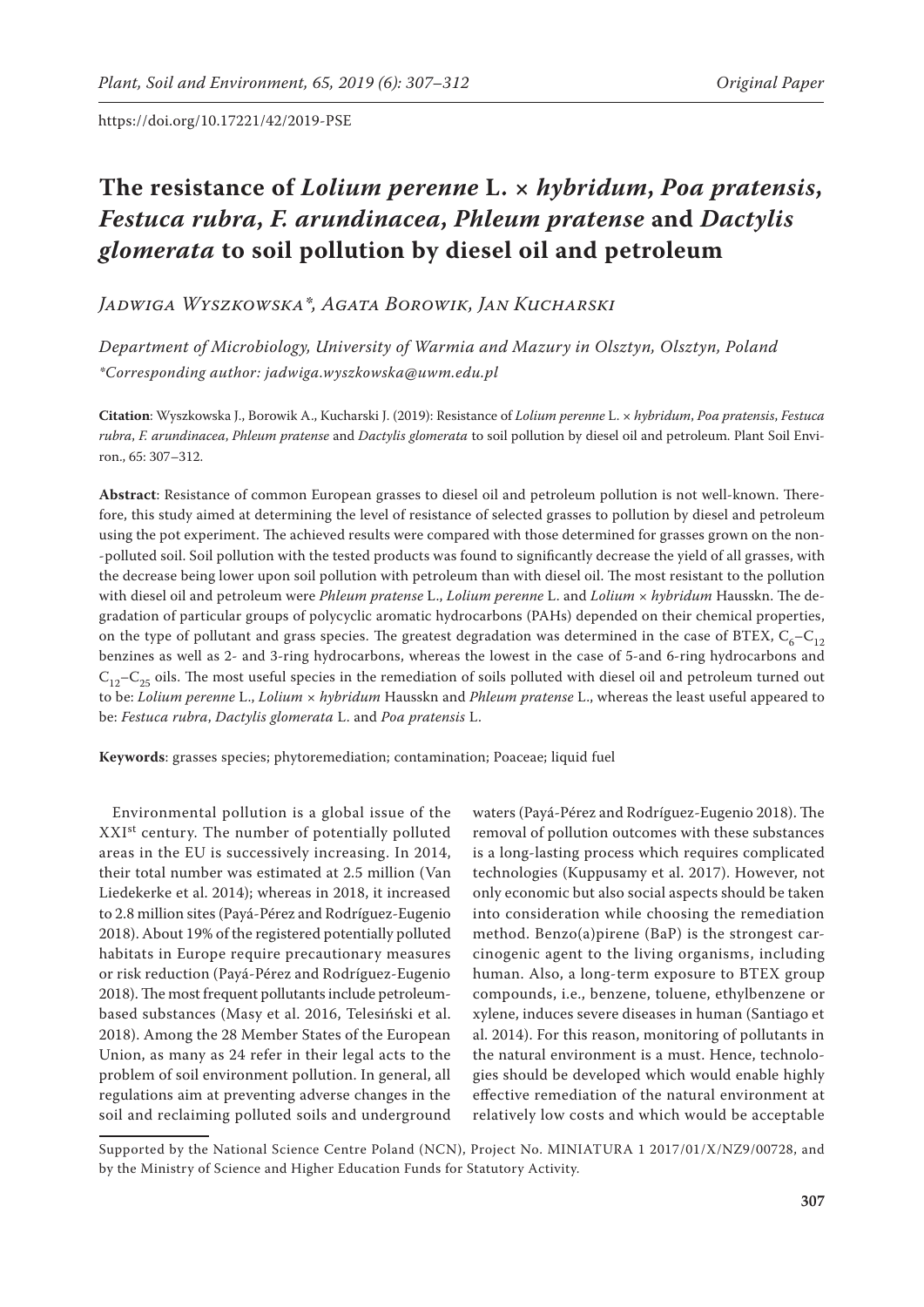by the society, i.e., would not pose any threat to the environment nor to human health (Khan et al. 2018). It is also important to follow guidelines for the sustainable development in contaminated land management (CLM), which is perceived today as a highly important issue in many countries of the world (Reinikainen et al. 2016). Considering the extent of contamination, special conditions occurring in a given place and the effect which this contamination has on the natural environment, the *in situ* techniques often prove better than the *ex situ* ones (Kuppusamy et al. 2017). Phytoremediation is one of the most environmentally-friendly *in situ* biological methods for soil remediation which leaves soil structure intact and minimizes the potential migration of contaminants (Saleem 2016). However, considering that it is a time-consuming method, a special attention should be paid while choosing plant species for the elimination of potential contamination. Literature data (Hall et al. 2011, Fatima et al. 2018) indicate that the phytoremediation of soils polluted with petroleum-based products may be aided by plants representing both the Fabaceae and the Poaceae family. The usability of grasses in this process is associated with their well-developed root system, which results in a high rhizospheric effect being extremely important in the degradation of organic contaminants. Nonetheless, the available literature lacks reports from studies that would simultaneously compare the resistance of a few grass species to the effects of petroleum-based products and to the remediation of soils polluted with these products. This has prompted us to undertake a study aiming at determining the resistance of selected grasses to soil contamination with petroleum-based products and to evaluate the effectiveness of phytoremediation of soil polluted with BP Diesel with the active technology and with 98 BP lead-free petroleum with the active technology. Finally, it helped indicate the most effective grass species in removing hydrocarbons from these products.

## **MATERIAL AND METHODS**

**Description of soil**. The experiment was performed on samples of agricultural topsoils typical for the Olsztyn Lake District, being part of the Mazurski Lake District in north-eastern Poland. The exact growing experiment was carried out using Eutric Cambisols collected at the Didactic and Experimental Station of the University of Warmia and Mazury in Olsztyn (north east Poland, 53.7167°N, 20.4167°E). Samples of topsoil were collected from a depth of 20 cm. In terms of the granulometric composition, it was loamy sand, the main characteristics of which were presented in Table 1 which were determined according to the procedures provided in work by Borowik et al. (2017a,b).

**Studied grasses**. Assuming that the appropriate choice of plants, based on their durability and stability in the natural environment, is a prerequisite for successful remediation of soil polluted with petroleum-based products, this research focused attention on plants having a well-developed bundle root system. Thus, 7 grass species were used in our experiment. They included 3 species of lawn grasses: *Lolium perenne* L. (Lp) cv. Bajka, *Poa pratensis* L. (Pr) cv. Sójka, and *Festuca rubra* (Fr) cv. Dark, as well as 4 species of fodder grasses: *Lolium × hybridum* Hausskn (Lh) cv. Gala, *Festuca arundinacea* (Fa) cv. Rahela, *Phleum pratense* L. (Pp) cv. Kaba and *Dactylis glomerata* L. (Dg) cv. Bepro.

**Description of petroleum-based products**. Two commonly used petroleum-based products were tested: BP Diesel with active technology (DO) and 98 BP lead-free petroleum with active technology (P). Their detailed characteristics are provided at the following website: https://www.bp.com/.

**Description of the experiment**. The effectiveness of grasses in accelerating the degradation of polycyclic aromatic hydrocarbons (PAHs) contained in DO and P, and the most appropriate grass species for phytoremediation were determined in a specially designed pot experiment performed under controlled

|                  | pН    | Content in 1 kg DM               |         |                      |            |                              |       |     |                                 |     |      |       |       |
|------------------|-------|----------------------------------|---------|----------------------|------------|------------------------------|-------|-----|---------------------------------|-----|------|-------|-------|
| Soil<br>subgroup |       | granulometric<br>fractions $(g)$ |         | total<br>forms $(g)$ |            | content of<br>available (mg) |       |     | content of<br>exchangeable (mg) |     |      |       |       |
|                  |       | sand                             | silt    | clay                 | Ν          |                              |       | К   | Mg                              | ĸ   | Ca   | Na    | Mg    |
| Loamy            | 6.7   | 749                              | $229 +$ | 22                   | 0.6        | 9.3                          | 94    | 141 | 42                              | 156 | 624  | 40    | 60    |
| sand             | ± 0.3 | $+57$                            | 12      | ±1.6                 | $\pm 0.04$ | $\pm$ 0.7                    | ± 8.3 | ±11 | ± 3.9                           | ±13 | ± 54 | ± 2.7 | ± 4.0 |

Table 1. Characteristics of soil used in the experiment

 $\pm$  standard deviation of the mean for  $n = 4$ ; DM – dry matter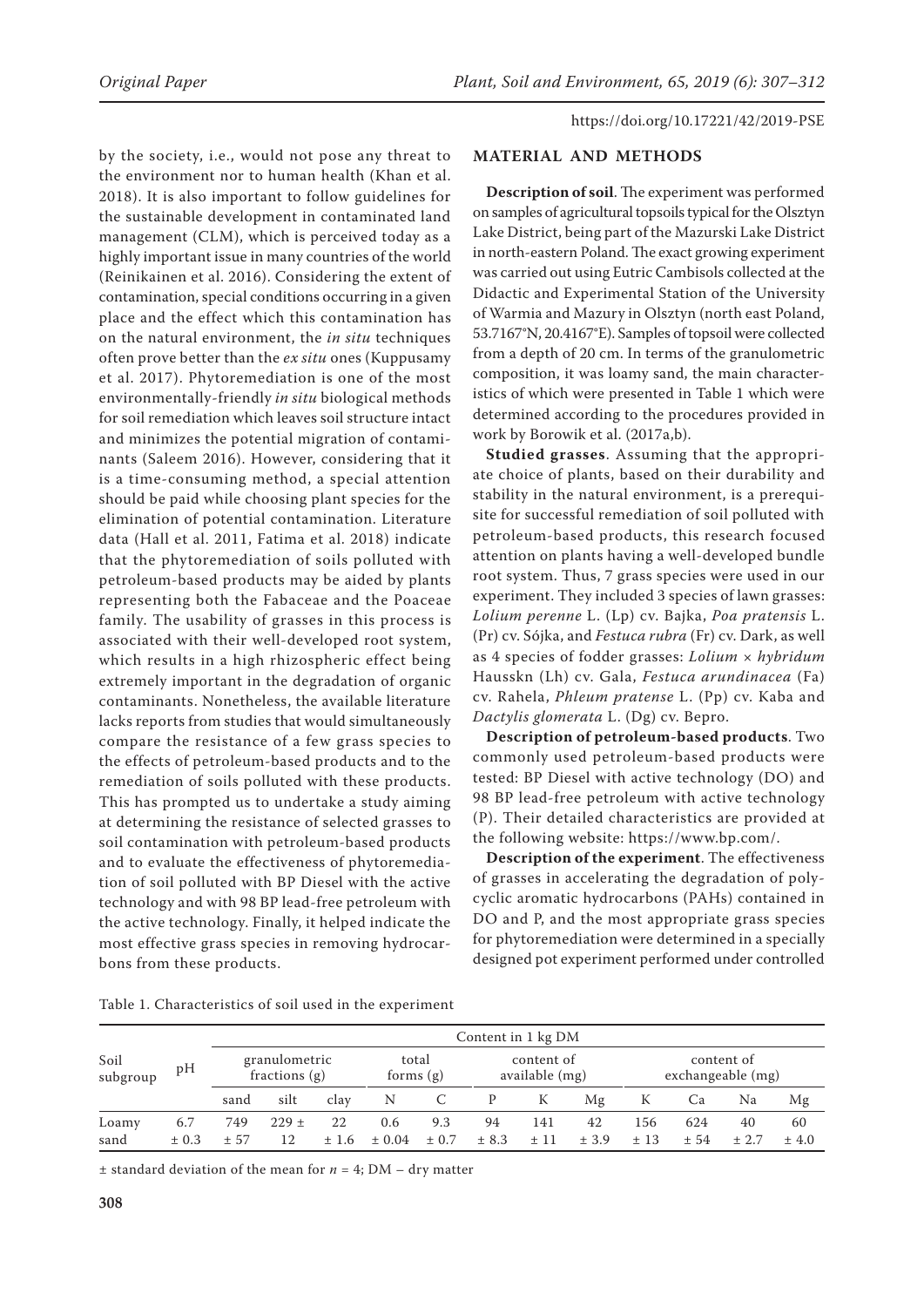conditions in a greenhouse. The soil characterized earlier was transported to the greenhouse and sifted through a screen with a mesh size of 5 mm. The experiment was established in 10 dm3 Kick-Brauckman pots and conducted in 4 replications, each in 3 series: (1) non-polluted soil (loamy sand); (2) soil exposed to DO and (3) soil polluted with P. The petroleumbased products were used in a dose of  $7 \text{ cm}^3/\text{kg}$  soil dry matter (DM). The tested grass was sown in the pots in the amount of 22 seeds per pot. Regardless of the experimental series, before the soil had been polluted with the petroleum-based products, all grasses were once fertilized with (in mg/kg soil  $DM$ ):  $N - 80$  $[CO(NH<sub>2</sub>)<sub>2</sub>]; P - 20 [KH<sub>2</sub>PO<sub>4</sub>]; K - 40 [KH<sub>2</sub>PO<sub>4</sub>] +$ KCl]; and Mg – 10 [MgSO<sub>4</sub>  $\cdot$  7 H<sub>2</sub>O]. Throughout the experimental period (105 days), the humidity was maintained at the level of 50% maximum water content using distilled water. The grasses were cut 3 times. On the day of harvest, plant yield was determined and soil samples were collected for further analyses.

**Methodology of chemical analysis of soil**. Both before and after the experiment, the soil sifted through a screen with a mesh size of 2 mm was determined for the content of volatile aromatic hydrocarbons (BETX) according to EN ISO 22155 (2016), mineral oils  $(C_{12}-C_{35})$  according to EN ISO 16703 (2011) and benzines  $(C_6 - C_{12})$  according to EN ISO 22155 (2016). In addition, the content of the following 9 PAHs: naphthalene [2 rings]; anthracene [3 rings]; chrysene [4 rings]; benzo(a)anthracene [4 rings]; dibenz(ah)anthracene [5 rings]; benzo(a)pyrene [5 rings]; benzo(b)fluoranthene [5 rings]; benzo(k) fluoranthene [5 rings]; and benzo(ghi)perylene [6 rings], were determined according to the ISO 18287 (2006). These determinations were carried using an Agilent 7890A gas chromatograph (Wilmington, USA) coupled with an Agilent 5975C mass spectrometer (Wilmington, USA) equipped in an EI/CI ion source, in an accredited laboratory Weeseling (Krakow, Poland). The accuracy of all PAHs determination was 0.005 mg/ kg. Values greater than the median were attributed to 1 point and less to 0 points.

**Data collection**. Formulas developed by Orwin and Wardle (2004) were used to calculate the resistance of grass species to petroleum-based products (RS) and their adaptation to the polluted soil (RL):

$$
RS = 1 - \frac{2|D|}{(|C| + |D|)}
$$

Where: RS – resistance index of grass species to pollution; D – difference between grass yield obtained at non-polluted soil (C) and grass yield obtained at polluted soil.

In turn, the adaptation index of grass species to pollution was computed using the following formula:

$$
RL = \frac{2|D_1|}{(|D_1| + |D_3|)} - 1
$$

Where: RL – adaptation index of grass species to pollution;  $D_1$  – difference between grass yield from swath I obtained at non-polluted soil and grass yield obtained at polluted soil;  $D_3$  – difference between grass yield from swath III obtained at non-polluted soil and grass yield obtained at polluted soil.

Evaluation of the usability of particular grass species was based on the response of the tested grass species to pollution with DO and P, and the extent of hydrocarbons degradation. In total, 9 different parameters were evaluated in the case of each grass species: resistance index (RS), the percentage of degraded  $C_6 - C_{12}$ ,  $C_{12} - C_{35}$ , 2, 3, 4, 5 and 6-ring hydrocarbons, as well as BTEX. If the value of the tested parameter was higher or equal to the median, it was ascribed the value of 1; if the value of the tested parameter was lower than the median, it was ascribed the value of 0. The usability index of grass species was computed from the following formula:

$$
UI = \frac{m}{\sum a}
$$

Where: UI – usability index of grass species to phytoremediation; m – number of evaluated parameters  $\geq$  median; ∑a – total number of analysed parameters.

The usability of individual grass species for phytoremediation was determined based on their productivity level and PAHs degradation degree and expressed in a scale from 0 to 1, where 1 denoted full usability and 0 complete uselessness.

**Statistical analysis**. The results were subjected to a statistical analysis using the Statistica 13.0 package (Dell Inc. 2016). Homogenous groups were calculated using the Tukey's distribution test at  $P = 0.01$  and the principal component analysis (PCA) was conducted.

#### **RESULTS AND DISCUSSION**

**Grass yield**. This study conducted with plants from the Poaceae family proves the response of plants to the pollutants above to be a species-specific trait. Among the 7 analysed grass species, the highest yield (Figure 1) was produced by tall fescue (Fa); cultivar ryegrass (Lh); and perennial ryegrass (Lp), whereas the lowest one by bluegrass (Pr), red fescue (Fr), and timothy-grass (Pp). Soil pollution with diesel oil and petroleum contributed to a significant decrease in the crop yield of all grass species, with the decrease being smaller after soil pol-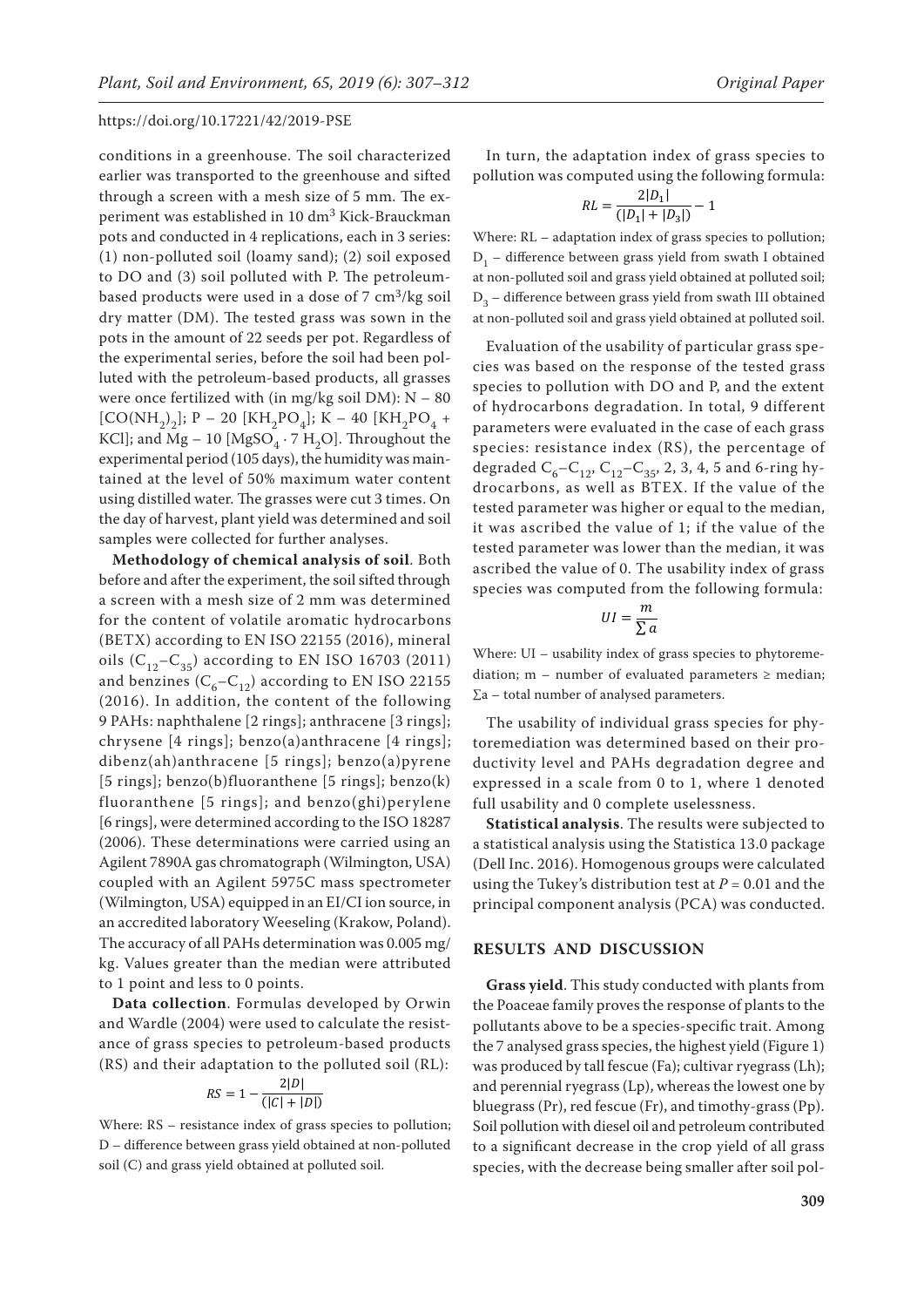



Figure 1. Total dry matter yield of grass species in all cuts. The same letter shows homogeneous groups. Different letters show significant differences between objects (two-way ANOVA, Tukey's test, *P* < 0.01). Error bars represent a range (min–max), *n* = 4. Lp – *Lolium perenne* L.; Pr – *Poa pratensis* L.; Fr – *Festuca rubra*; Lh – *Lolium* × *hybridum*; Fa – *Festuca arundinacea*; Pp – *Phleum pratense* L.; Dg – *Dactylis glomerata* L.

lution with petroleum than with diesel oil. Upon soil exposure to petroleum, the reduction in crop yield ranged from 11% (bluegrass) to 58% (cocksfoot), and upon soil exposure to diesel oil – from 57% (bluegrass) to 81% (tall fescue). Many authors (Wyszkowski and Ziółkowska 2011, Fatima et al. 2018) have emphasized that soil pollution with either petroleum-based products or PAHs alone impairs the growth and development of plants. A research conducted by Wyszkowski and Ziółkowska (2011) indicated that the stronger toxic effect of diesel oil than of petroleum on plants is not a rule but is rather associated with the affiliation of plants to particular families.

Considering their sensitivity to the effect of petroleum, the analysed grass species could be ordered as follows: cocksfoot grass > timothy-grass > tall fescue > red fescue > cultivar ryegrass > perennial ryegrass > bluegrass, whereas considering their response to soil pollution with diesel oil they could be ordered as follows: tall fescue > cocksfoot grass > timothy-grass = red fescue > perennial ryegrass = cultivar ryegrass = bluegrass. The above-presented orders of grass species are consistent with their resistance (RS) to the pollution with petroleum and diesel oil (Figure 2a). In the case of petroleum, the highest values of the resistance index, being higher than the median, were determined for smooth-stalked meadowgrass (0.796), perennial ryegrass (0.727) and cultivar ryegrass (0.651). The same grass species were also the most resistant to the pollution with diesel oil, but their resistance to this pollutant was significantly lower than to petroleum and ranged from 0.276 to 0.265.

It is worth emphasizing that the resistance of particular grass species to the tested pollutants was not always concomitant with their adaptation to the polluted soil (Figure 2b). Values of the RL in-



Figure 2. (a) Resistance index (RS) and (b) adaptation index (RL) of grass species to BP diesel (DO) and 98 BP lead-free petroleum (P) pollution. The same letter shows homogeneous groups. Different letters show significant differences between objects (two-way ANOVA, Tukey's test, *P* < 0.01). Error bars represent a range (min–max), *n* = 4. Lp – *Lolium perenne* L.; Pr – *Poa pratensis* L.; Fr – *Festuca rubra*; Lh – *Lolium* × *hybridum*; Fa – *Festuca*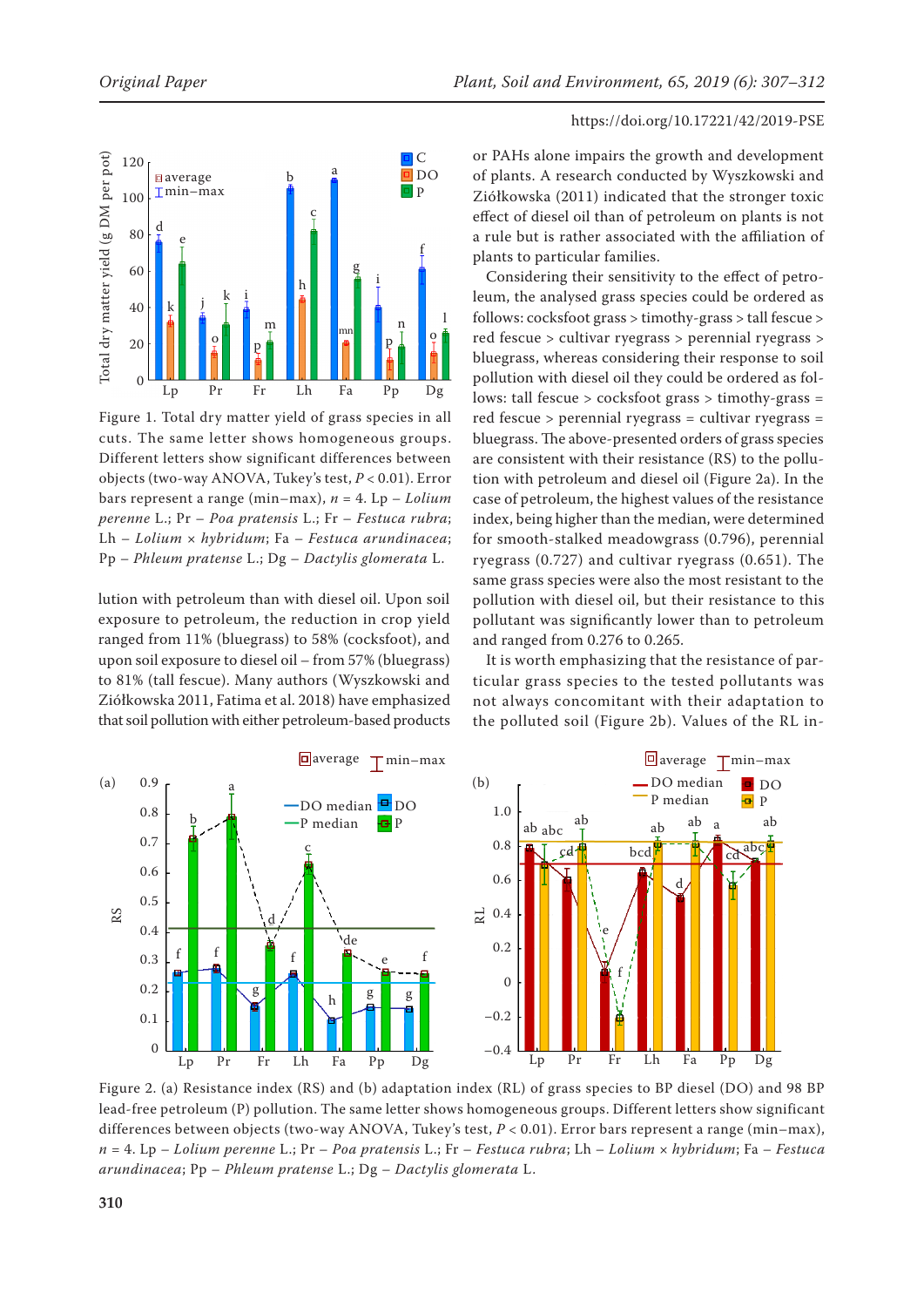|     |                           | $L_{p}$ | Pr    | Fr    | Lh    | Fa    | Pp    | Dg    | Median |                                |
|-----|---------------------------|---------|-------|-------|-------|-------|-------|-------|--------|--------------------------------|
|     | $C_6 - C_{12}$            | 91.00   | 96.86 | 86.00 | 99.94 | 99.9  | 99.91 | 99.76 | 99.76  |                                |
| (b) | $C_{12} - C_{35}$         | 76.56   | 68.75 | 81.25 | 80.00 | 59.38 | 81.25 | 76.56 | 76.56  |                                |
|     | $2$ -rings                | 99.82   | 99.82 | 99.73 | 99.76 | 99.83 | 99.83 | 99.84 | 99.82  |                                |
|     | $3 - rings$               | 84.85   | 84.85 | 84.85 | 84.85 | 84.85 | 84.85 | 84.85 | 84.85  |                                |
|     | $4$ -rings $\vdash$       | 56.52   | 52.17 | 47.83 | 52.17 | 52.17 | 56.52 | 47.83 | 52.17  |                                |
|     | $5 - rings$               | 45.24   | 33.33 | 30.95 | 35.71 | 33.33 | 45.23 | 33.33 | 33.33  | 15                             |
|     | $6$ -rings $\overline{ }$ | 40.91   | 31.82 | 22.73 | 40.91 | 36.36 | 40.91 | 45.46 | 40.91  | 25<br>20                       |
|     | <b>BTEX</b>               | 99.94   | 99.94 | 99.94 | 99.94 | 99.94 | 99.94 | 99.94 | 99.94  | 35<br>30                       |
|     | $C_{6} - C_{12}$          | 90.5    | 86.5  | 90.21 | 82.79 | 99.94 | 99.87 | 99.90 | 90.5   | $(\%)$<br>55<br>50<br>45<br>40 |
|     | $C_{12} - C_{35}$         | 63.04   | 60.87 | 58.70 | 67.39 | 63.04 | 63.04 | 60.87 | 63.04  |                                |
|     | $2-rings$                 | 99.68   | 99.68 | 98.29 | 99.49 | 99.68 | 99.49 | 98.86 | 99.49  |                                |
|     | $3 - rings$               | 94.85   | 88.66 | 85.57 | 94.85 | 94.85 | 88.66 | 92.78 | 92.78  | 65<br>60                       |
|     | $4 - rings$               | 51.61   | 54.84 | 45.16 | 61.29 | 45.16 | 54.84 | 48.39 | 51.61  | 75<br>70                       |
|     | 5-rings                   | 38.89   | 38.89 | 33.33 | 44.44 | 38.89 | 38.89 | 33.33 | 38.89  | 80                             |
|     | $6$ -rings                | 18.75   | 31.25 | 12.50 | 37.50 | 25.00 | 25.00 | 12.50 | 25.00  | 90<br>85                       |
| (a) | <b>BTEX</b>               | 99.28   | 99.28 | 99.28 | 99.28 | 99.28 | 99.28 | 99.28 | 99.28  | 95                             |

Figure 3. The number of degraded hydrocarbons in soil polluted with (a) BP diesel and (b) 98 BP lead-free petroleum. 2–6 rings, C<sub>6</sub>–C<sub>12</sub>, and C<sub>12</sub>–C<sub>35</sub> hydrocarbons. Lp – *Lolium perenne* L.; Pr – *Poa pratensis* L.; Fr – *Festuca rubra*; Lh – *Lolium* × *hybridum*; Fa – *Festuca arundinacea*; Pp – *Phleum pratense* L.; Dg – *Dactylis glomerata* L.

dex prove cultivar ryegrass (0.812), tall fescue (0.809) and cocksfoot grass (0.809) to have the highest ability to adapt to soil pollution with petroleum, whereas timothy-grass (0.833), perennial ryegrass (0.790) and cocksfoot grass (0.712) to soil pollution with diesel oil.

Various responses of plants to the pollution with diesel oil and petroleum were previously described in the literature (Kucharski and Jastrzębska 2006, Wyszkowska et al. 2006), including some opposites to our results, like greater inhibition of plant growth and development after pollution with petroleum than with diesel oil (Wyszkowski and Ziółkowska 2011). Differences in plants responses to the pollution with petroleumbased products are due to their species-specific traits (Hall et al. 2011), as was confirmed in our study with grasses from the Poaceae family.

**Degradation of PAHs**. The extent of degradation of particular groups of PAHs in the soil polluted with diesel oil (Figure 3a) and petroleum (Figure 3b) depended mainly on their chemical structure, on the type of pollutant (DO, P), and finally on grass species. Regardless of grass species, the percentage of elimination of particular groups of PAH is well reflected by the value of median; in the soil polluted with DO it ranged from 99% for BTEX and 2-ring hydrocarbons to 25% for 6-ring hydrocarbons, whereas in the soil polluted with petroleum it ranged from 99% for BTEX and 2-ring hydrocarbons to 33% for 5-ring hydrocarbons. Red fescue and cocksfoot grass turned out to be the least effective in PAHs degradation in DO-polluted soil whereas in petroleum-polluted soil it was red fescue. In turn, the most effective in degrading PAHs in the soil polluted with DO was cultivar ryegrass and in the soil polluted with petroleum it was timothy-grass. Differences in the PAHs degradation in soil grown with various grass species may be explained by the fact that phytoremediation involves a synergistic interaction of plants and microorganisms associated with them (Hall et al. 2011, Fatima et al. 2018).

**Evaluation of the usability of the tested grass species for soil remediation**. The evaluation of the usability of individual grass species for the remediation of soils polluted with petroleum-based products should take account of not only their productivity but, most of all, their capability to stimulate degradation of these pollutants by microorganisms. The latter is associated with the quantity and quality of chemical compounds secreted by the root system to the soil (Hall et al. 2011,